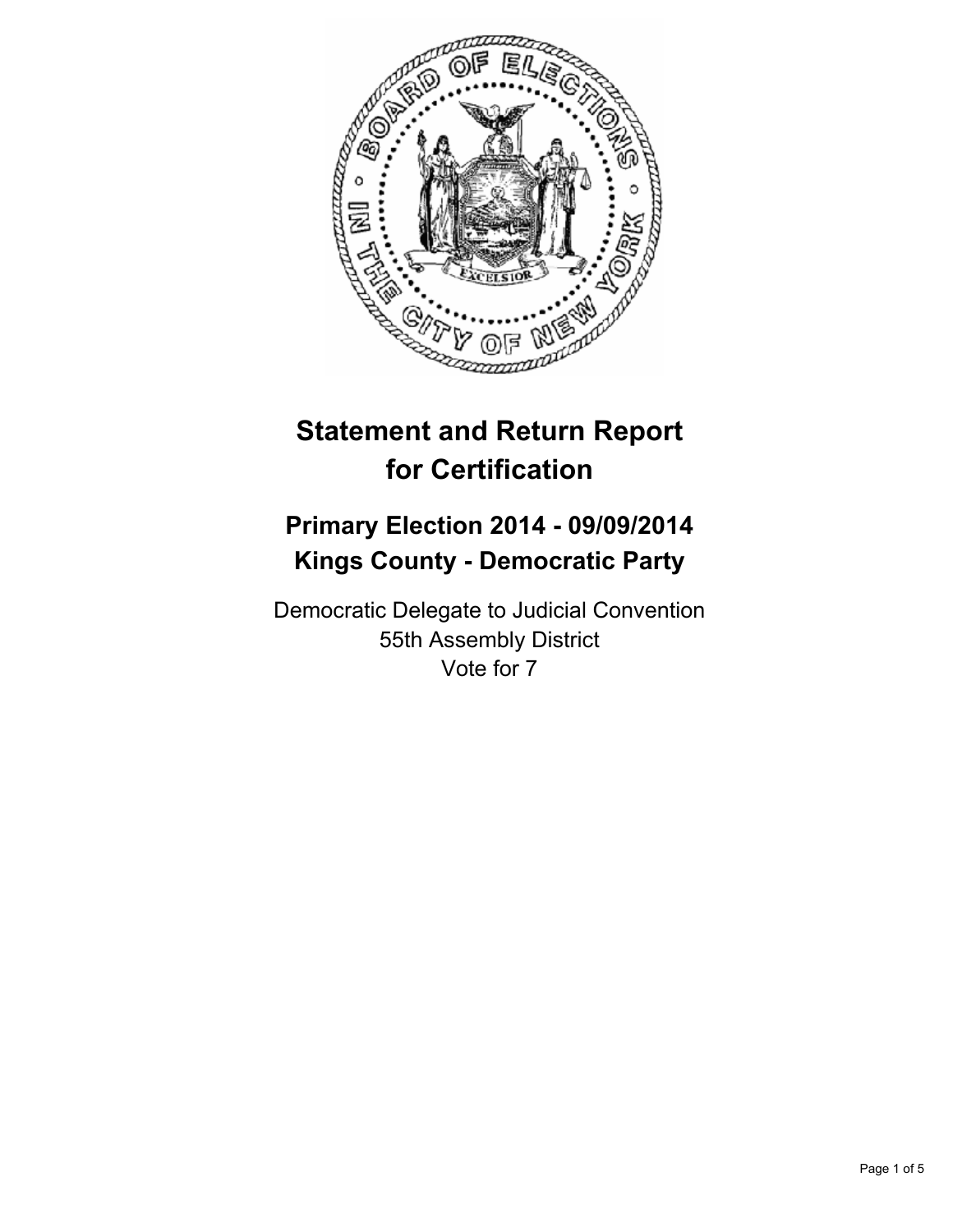

### **Assembly District 55**

| PUBLIC COUNTER                                           | 5,314 |
|----------------------------------------------------------|-------|
| EMERGENCY                                                | 0     |
| ABSENTEE/MILITARY                                        | 115   |
| <b>FEDERAL</b>                                           | 0     |
| <b>SPECIAL PRESIDENTIAL</b>                              | 0     |
| <b>AFFIDAVIT</b>                                         | 51    |
| <b>Total Ballots</b>                                     | 5,480 |
| Less - Inapplicable Federal/Special Presidential Ballots | 0     |
| <b>Total Applicable Ballots</b>                          | 5,480 |
| ZAKKIA S. HALLUMS                                        | 583   |
| <b>ROSE MCNELLY</b>                                      | 928   |
| ROBERT LEE THOMAS                                        | 852   |
| ANTHONY T. JONES                                         | 1,987 |
| <b>JOSEPH MEALY</b>                                      | 1,082 |
| YOLANDA Y. MCQUEEN                                       | 1,306 |
| <b>BLANCHE L. PELTONBUSCH</b>                            | 302   |
| KARRIE M. SCARBORO                                       | 449   |
| <b>PATRICIA WATTS</b>                                    | 1,138 |
| <b>JOYCE GILLMAN</b>                                     | 569   |
| DAVID R. MILLER IV                                       | 623   |
| DANIEL R. MILLER                                         | 651   |
| <b>LISA WILLIAMS</b>                                     | 1,241 |
| MICHAEL T. HAMLET                                        | 373   |
| <b>KAREN MILLER</b>                                      | 896   |
| MICHELLE K. MILLER                                       | 546   |
| NATHANIEL STRICKLAND                                     | 479   |
| <b>CHARLIE T. WALKER</b>                                 | 1,056 |
| ABENA H. DOUGLAS                                         | 416   |
| <b>SALANGE M. WINSTON</b>                                | 438   |
| PAMELA M. JUNIOR                                         | 712   |
| <b>RUBY C. SIMMS</b>                                     | 683   |
| <b>ALEEN DAVIS</b>                                       | 680   |
| SHIRLEY M. GONSALVES                                     | 526   |
| ABENA DOUGLAS (WRITE-IN)                                 | 1     |
| ANDREW M CUOMO (WRITE-IN)                                | 1     |
| CENCERIA EDWARDS (WRITE-IN)                              | 2     |
| CHARLIE T. WALKER (WRITE-IN)                             | 1     |
| CHRIS BANKS (WRITE-IN)                                   | 2     |
| CLEOPATRA R BROWN (WRITE-IN)                             | 1     |
| DORLENE MEALY (WRITE-IN)                                 | 1     |
| INEISHA S. WILFORD (WRITE-IN)                            | 1     |
| INEISHA WILIFORD (WRITE-IN)                              | 1     |
| JACQUELINE MEALY (WRITE-IN)                              | 1     |
| JOHN EUBANKS (WRITE-IN)                                  | 1     |
| JOHN Q EUBANKS (WRITE-IN)                                | 1     |
| KAREN MILLER (WRITE-IN)                                  | 1     |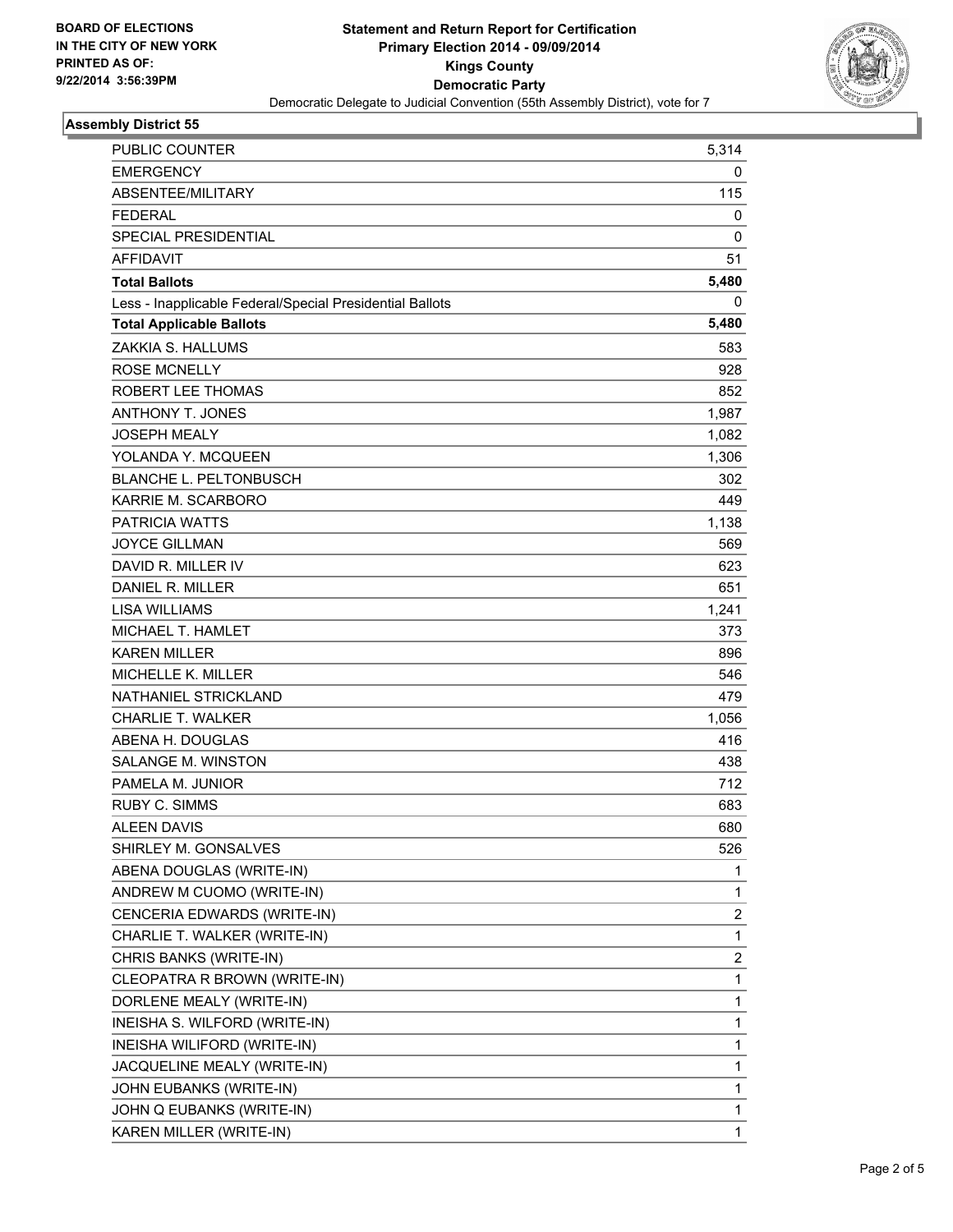

## **Assembly District 55**

| KATHLEEN DANIEL (WRITE-IN)         |        |
|------------------------------------|--------|
| KATHY C HOCHUL (WRITE-IN)          |        |
| LISA WILLIAMS (WRITE-IN)           |        |
| LORI BOOZIER (WRITE-IN)            | 2      |
| MARARET BREAVER (WRITE-IN)         |        |
| <b>NEACY LILLY (WRITE-IN)</b>      |        |
| PATRICIA WATTS (WRITE-IN)          |        |
| QUENTIN FARRIS (WRITE-IN)          |        |
| ROSEMARY NELLY (WRITE-IN)          |        |
| SHAWNTE BOWDOIN (WRITE-IN)         |        |
| SHEMENE M MINTER (WRITE-IN)        |        |
| UNATTRIBUTABLE WRITE-IN (WRITE-IN) | 25     |
| YOLANDA MCQUEEN1 (WRITE-IN)        |        |
| <b>Total Votes</b>                 | 18,569 |
| Unrecorded                         | 19.791 |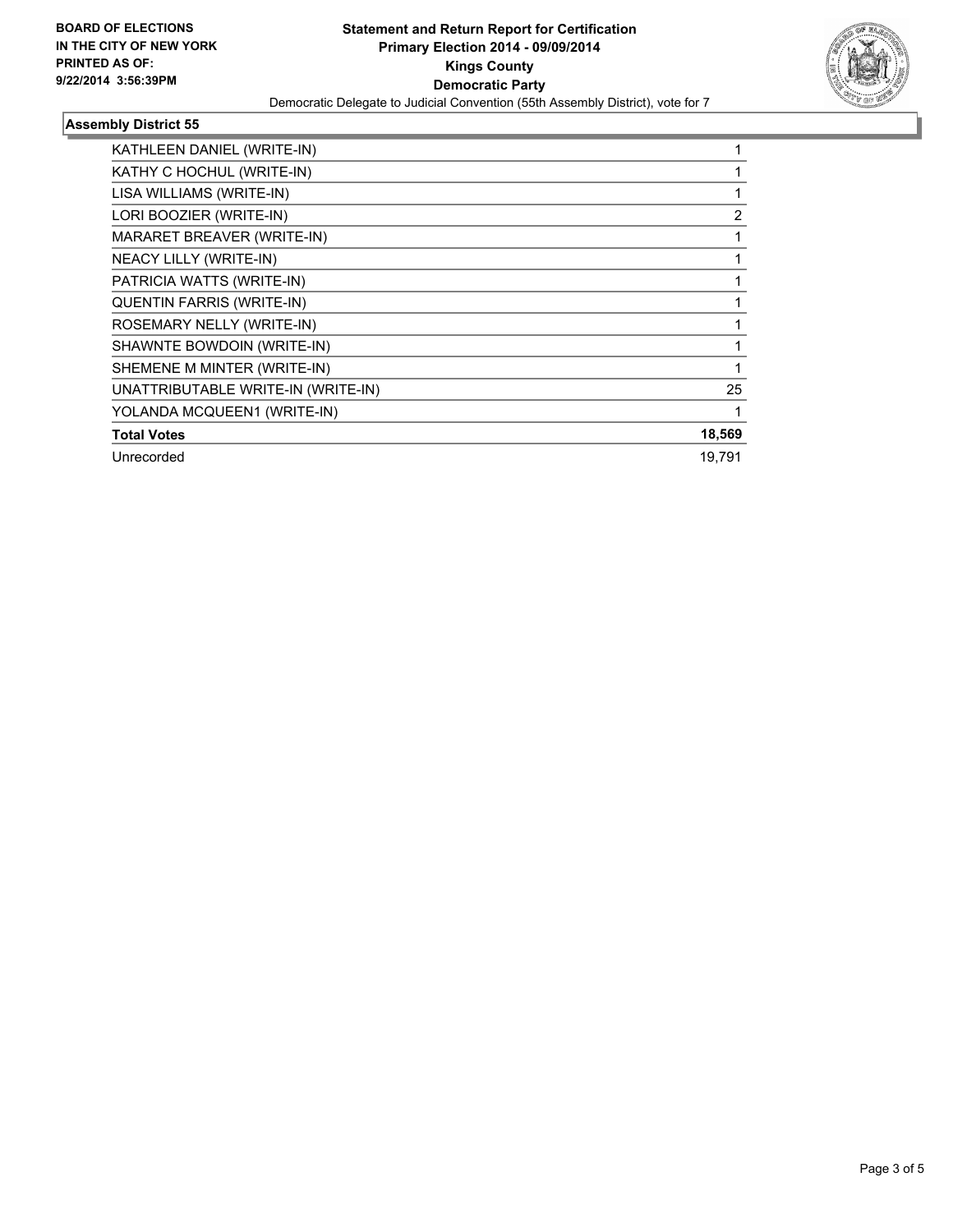

#### **Total for Democratic Delegate to Judicial Convention (55th Assembly District) - Kings County**

| <b>PUBLIC COUNTER</b>                                    | 5,314 |
|----------------------------------------------------------|-------|
| <b>EMERGENCY</b>                                         | 0     |
| ABSENTEE/MILITARY                                        | 115   |
| <b>FEDERAL</b>                                           | 0     |
| <b>SPECIAL PRESIDENTIAL</b>                              | 0     |
| <b>AFFIDAVIT</b>                                         | 51    |
| <b>Total Ballots</b>                                     | 5,480 |
| Less - Inapplicable Federal/Special Presidential Ballots | 0     |
| <b>Total Applicable Ballots</b>                          | 5,480 |
| ZAKKIA S. HALLUMS                                        | 583   |
| <b>ROSE MCNELLY</b>                                      | 928   |
| ROBERT LEE THOMAS                                        | 852   |
| <b>ANTHONY T. JONES</b>                                  | 1,987 |
| <b>JOSEPH MEALY</b>                                      | 1,082 |
| YOLANDA Y. MCQUEEN                                       | 1,306 |
| <b>BLANCHE L. PELTONBUSCH</b>                            | 302   |
| KARRIE M. SCARBORO                                       | 449   |
| <b>PATRICIA WATTS</b>                                    | 1,138 |
| <b>JOYCE GILLMAN</b>                                     | 569   |
| DAVID R. MILLER IV                                       | 623   |
| DANIEL R. MILLER                                         | 651   |
| <b>LISA WILLIAMS</b>                                     | 1,241 |
| MICHAEL T. HAMLET                                        | 373   |
| <b>KAREN MILLER</b>                                      | 896   |
| <b>MICHELLE K. MILLER</b>                                | 546   |
| NATHANIEL STRICKLAND                                     | 479   |
| <b>CHARLIE T. WALKER</b>                                 | 1,056 |
| ABENA H. DOUGLAS                                         | 416   |
| <b>SALANGE M. WINSTON</b>                                | 438   |
| PAMELA M. JUNIOR                                         | 712   |
| <b>RUBY C. SIMMS</b>                                     | 683   |
| <b>ALEEN DAVIS</b>                                       | 680   |
| SHIRLEY M. GONSALVES                                     | 526   |
| ABENA DOUGLAS (WRITE-IN)                                 | 1     |
| ANDREW M CUOMO (WRITE-IN)                                | 1     |
| CENCERIA EDWARDS (WRITE-IN)                              | 2     |
| CHARLIE T. WALKER (WRITE-IN)                             | 1     |
| CHRIS BANKS (WRITE-IN)                                   | 2     |
| CLEOPATRA R BROWN (WRITE-IN)                             | 1     |
| DORLENE MEALY (WRITE-IN)                                 | 1     |
| INEISHA S. WILFORD (WRITE-IN)                            | 1     |
| INEISHA WILIFORD (WRITE-IN)                              | 1     |
| JACQUELINE MEALY (WRITE-IN)                              | 1     |
| JOHN EUBANKS (WRITE-IN)                                  | 1     |
| JOHN Q EUBANKS (WRITE-IN)                                | 1     |
| KAREN MILLER (WRITE-IN)                                  | 1     |